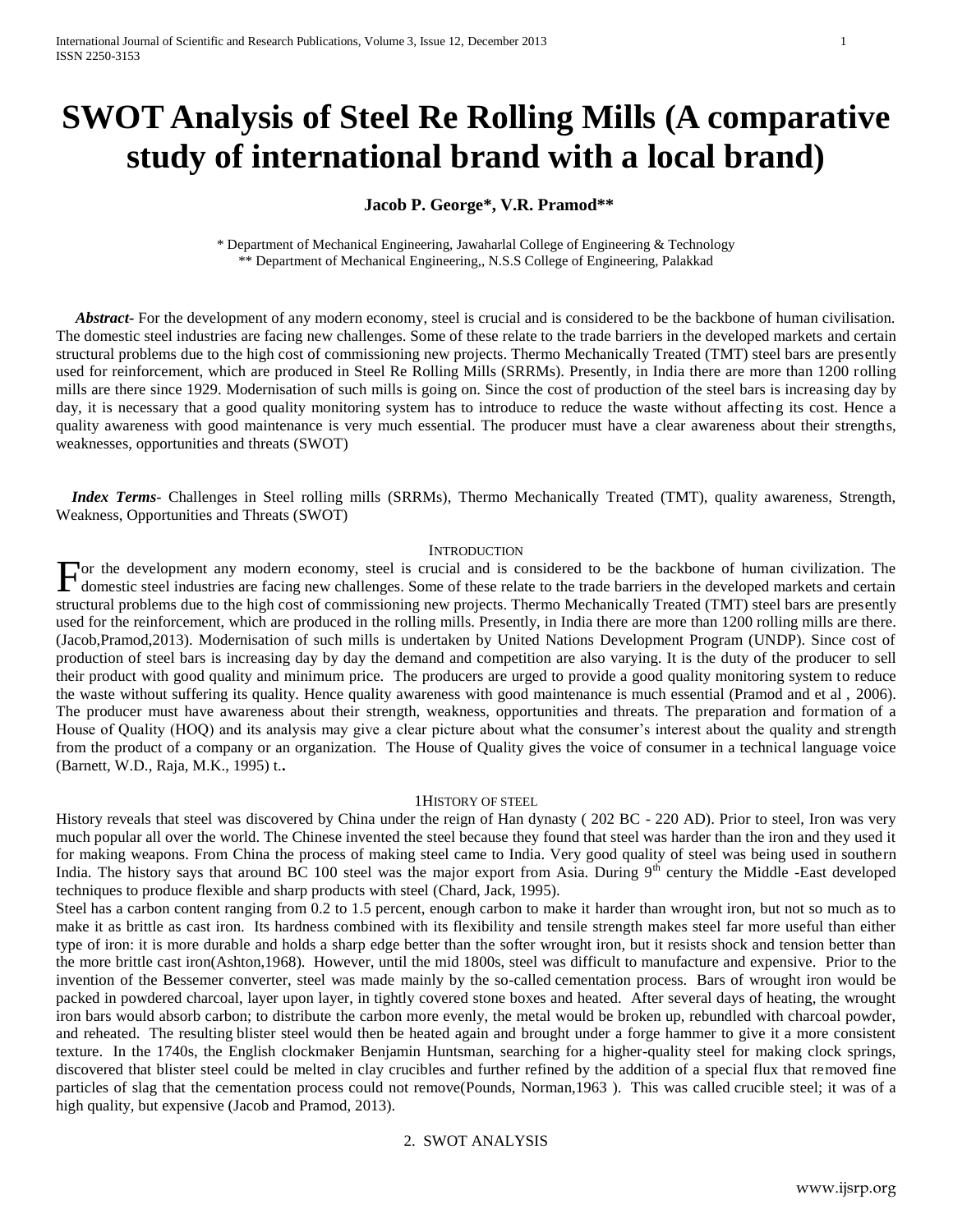In a project or a business SWOT is a planning tool used for unde**r**st**a**nding the Strengths, Weaknesses, O**p**portunit**i**es, and Threats. It specify the objective of the business or project and identifying the internal and external factors which are supportive or unfavorable to achieving that objective (Piercy, and Giles, 1989). It is usually used as part of a strategic planning process (Valentin, E. K., 2001 ). The o**r**igins of the SWOT **a**nalysis technique is credited by Albert Hum**p**hrey, who led a research project at Stanford Un**i**versity in the 1960s and 1970s using **d**ata from many top companies (Hill & Westbrook, 1997). The major goal was to identify why corporate planning failed? The resulting research identified a number of key areas and thus the tool used to explore each of the critical areas was called Satisfactory, Opportunity, Fault and Threat (SOFT) analysis. Humphrey and the original research team used the categories "What is good in the present is satisfactory, good in the future is an opportunity; bad in the present is a fault and bad in the future is a threat." In 1964 Urick and Orr at a conference changed the F to a W, and it has stuck as that, SOFT to SWOT (*Urick and et al, 1974*). Some researchers reference the 1965 publication "business Policy, text and cases" by Learned, Christensen, Andrews and Guth from Harvard University, in which a framework is used which closely resembles **SWOT**, however these words are not used and certainly the framework is not described as succinctly as we know it today (Collis et al, 1995) In this book the terms used are: opportunities, risks, environment and problems of other industries. In fact these authors reference a course note from K R Andrews "a concept of corporate strategy "for much of the strategy framework (Hill and Westbrook, 1997).

It is said that a SWOT is meaningless on its own. It works best when part of an overall strategy or in a given context or situation. This strategy may be as simple as:

- a) Goal or objective
- b) SWOT analysis
- c) Evaluation or measures of success strategy
- d) Action

This is sometimes known as the 4 As model – Aim, Assess, Activate and Apply where: Aim – is the objective, Assess – is the SWOT review itself, Activate – is identify the strengths or measures of success and use them to advantage and Apply - is take action(Valentin 2001 ).

The **SWOT** is great for developing an understanding of an organisation or situation and decision-making for all sorts of situations in business, organisations and for individuals. The **SWOT** headings provide a good framework for reviewing strategy, position and direction of a company, product, project or person (career).Doing a **SWOT** can be very simple, however its strengths lie in its flexibility and experienced application. Remember the capture is only part of the picture (Shinno and et al, 2006) .

An analysis can be used for:

- Planning
- Brainstorm meetings
- Product evaluation( in industries/organisations)
- Problem solving
- **Competitor evaluation**
- **Personal Development Planning**
- Decision Making (with force field analysis) Workshop sessions

# 2.1 SWOT ANALYSIS IN STEEL ROLLING MILLS

SWOT analysis can be used for the product analysis. SRRM products such as steel bars, customer analysis is done with SWOT. When implementing a SWOT analysis to devise, a set of strategies the following guidelines should be utilised. Strengths (Weihrich, 1982) determine the organisation's strong points. This should be from both internal and external customers. Do not be humble; be as pragmatic as possible. - Are there any unique or distinct advantages that makes organisation stand out in the crowd? - What makes the customers choose the organisation over the competitions? - Are there any products or services in which the competition cannot imitate (now and in the future)?

Weaknesses (Weihrich, 1982) Determine your organisation's weaknesses, not only from the point of view, but also more importantly, from your customers. Although it may be difficult for an organization to acknowledge its weaknesses, it is best to handle the bitter reality without procrastination.

- Are there any operations or procedures that can be streamlined?
- What and why do your competition operate better than your organization?
- Does your competition have a certain market segment conquered?
- **Opportunities**

Another major factor is to determine how your organization can continue to grow within the marketplace. After all, opportunities are everywhere, such as changes in technology, government policy, social patterns, and so on.

- Where and what are the attractive opportunities within your marketplace?
- Are there any new emerging trends within the market?
- What does your organization predict in the future that may depict new opportunities?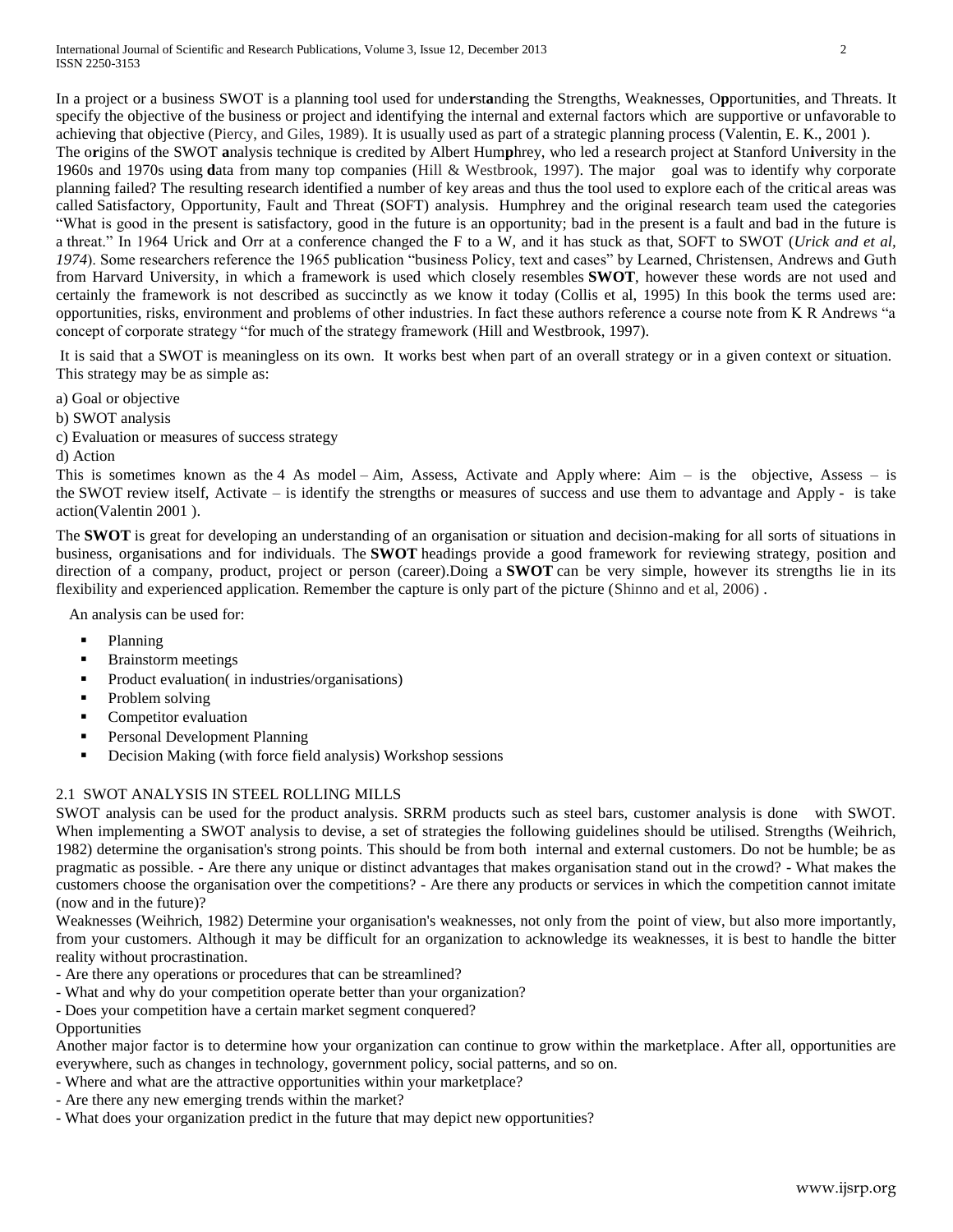#### **Threats**

No one likes to think about threats, but we still have to face them, despite the fact that they are external factors that are out of our control. For example, the recent major economic slump in different countries. It is vital to be prepared and face threats even during turbulent situations. - What is your competition doing that is suppressing your organisational improvement?

- Are there any changes in consumer demand, which call for new requirements of your products or services?

- Is the altering technology hurting your organisation's position within the marketplace?

## 2.1.1 THE WIZARDRY OF SWOT

The wizardry of SWOT is the matching of specific internal and external factors, which creates a strategic matrix, which makes sense. (Note: The internal factors are within the control of your organization, such as operations, finance, marketing, and in other areas. The external factors are out of your organization's control, such as political and economic factors, technology, competition, and in other areas). The four combinations are called the Maxi-Maxi (Strengths/Opportunities), Maxi-Mini (Strengths/Threats), Mini-Maxi (Weakness/Opportunities), and Mini-Mini (Weaknesses/Threats) which are coming under uncertainty principle. (See Figure 1.)

1 Maxi-Maxi (S/O) organization's strengths and opportunities are shown in the combination. In essence, an organization should strive to maximise its strengths to capitalise on new opportunities (Weihrich, 1982).

2 Maxi-Mini (S/T): this combination shows the organization's strengths in consideration of threats, e.g. from the competitors. In essence, an organization should strive to use its strengths to parry or

minimise threats (Weihrich, 1982).

3 Mini-Maxi (W/O): this blend shows the organization's weaknesses in tandem with opportunities. It is an exertion to conquer the organization's weaknesses by making the most out of any new opportunities (Weihrich, 1982).

4 Mini-Mini (W/T): this amalgamation shows the organization's weaknesses by comparison with the current external threats. This is most definitely defensive strategy, to minimise an organization's internal weaknesses and avoid external threats (Weihrich, 1982).

#### 2.1.2 GUARANTY INSIGHT OF SWOT

As mentioned, the wizardry of SWOT is the matching of specific internal and external factors. However, what about the matching items within internal factors and items within external factors. The primary reason is that matching these factors will create strategies that will not make sense. For example, with a combination of strength and weakness (both are internal factors), lets say one of your organization's strengths is "plenty of cash" and one of your weaknesses is "lack of training". Therefore, mixing these two factors together, your management team might simply decide to plan more training for the staff members. The obvious remark for this purposeless strategy will be "so what!" Mainly because you should not train, just for the sake of training ( A successful training program must have a specific target in response to external changes. You have to determine your organization's specific needs for training in line with the external and internal factors. In other words, the strategy must have an external factor as a trigger in order for it to be feasible.

#### 3 .STEEL ROLLING MILLS IN KERALA

At present there are more than seventy steel rolling mills are working in Kerala state. Most of them are working at Palakkad district. Some of the are working at Ernakulum, Kozhikode and Malappuram districts. The Government of Kerala is giving their maximum support due to their industrialisation policy (MID-TERM REVIEW- Energy Efficiency in Steel Re-Rolling Mills,Government of India, United Nations Development Programme(UNDP), Global Environment Facility, 8 August 2007). Some of the major companies are; Kairali steels, Parogon steels, Prince TMT steels , SJ steels, Scotfree steels , Surabhi steels, Minar steels, AP Steels etc. They are producing different sizes of steel bars as well as the billets or ingots from which the steel bars are producing. These firms are producing and selling their products locally. Hence we can call them as local branded SRRMs. Latest technologies are implemented in most of the companies. Mainly the Thermo mechanical treatment(TMT) process are implemented there. With the TMT process good quality bare are able to produce. They are tested for the strength and quality.. The ingot / billets are able to produce either from the ores or from the scrap. Almost all the factories , the raw materials are the scrap. The factories are working round the clock. In order to melt the raw inventories arc furnaces are used. The exhaust gas are removed with the draught mechanism. Oil furnaces are also used to reheat the ingot below the melting process. Different kinds of rolling as well as machineries are also used in the factories In order to install the whole units a minimum of Indian money, rupees fifty crores has to spend (Jacob and Pramod,2013). This situation exist throughout the country.

The raw inventories and machineries are importing and the source of power are supplied by the state. 440 KV lines are supplied to the factories and step down transformers are installed the factory premise. Heavy materials are transported and handled by fully/partly automated or human controlled cranes. Thyrister controlled devices are also used for the electric arc furnaces.

There are certain companies which are producing with international standards. Their products are exported to different countries. They are able to achieve foreign money through exports. In India we have Steel Authority of India (SAIL), Tata Iron and Steel Company (TISCO) etc. ((INTERNET. http://www.tatasteel.com, Cited 17 July 2006). Such firms may be called international branded ones.

It is customary that all the system must co ordinate during the production of steels. Proper maintenance has to be implemented to those units for the smooth functioning. Alternate accessories have to there while the process are going on. The SWOT analysis helps in analysing strategic planning in steel manufacturing mills. It is a planning tool used to identify Strengths, Weaknesses, Opportunities and Threats involved in a business. It is used as part of Strategic Planning Process in Kerala. It is a planning tool used to identify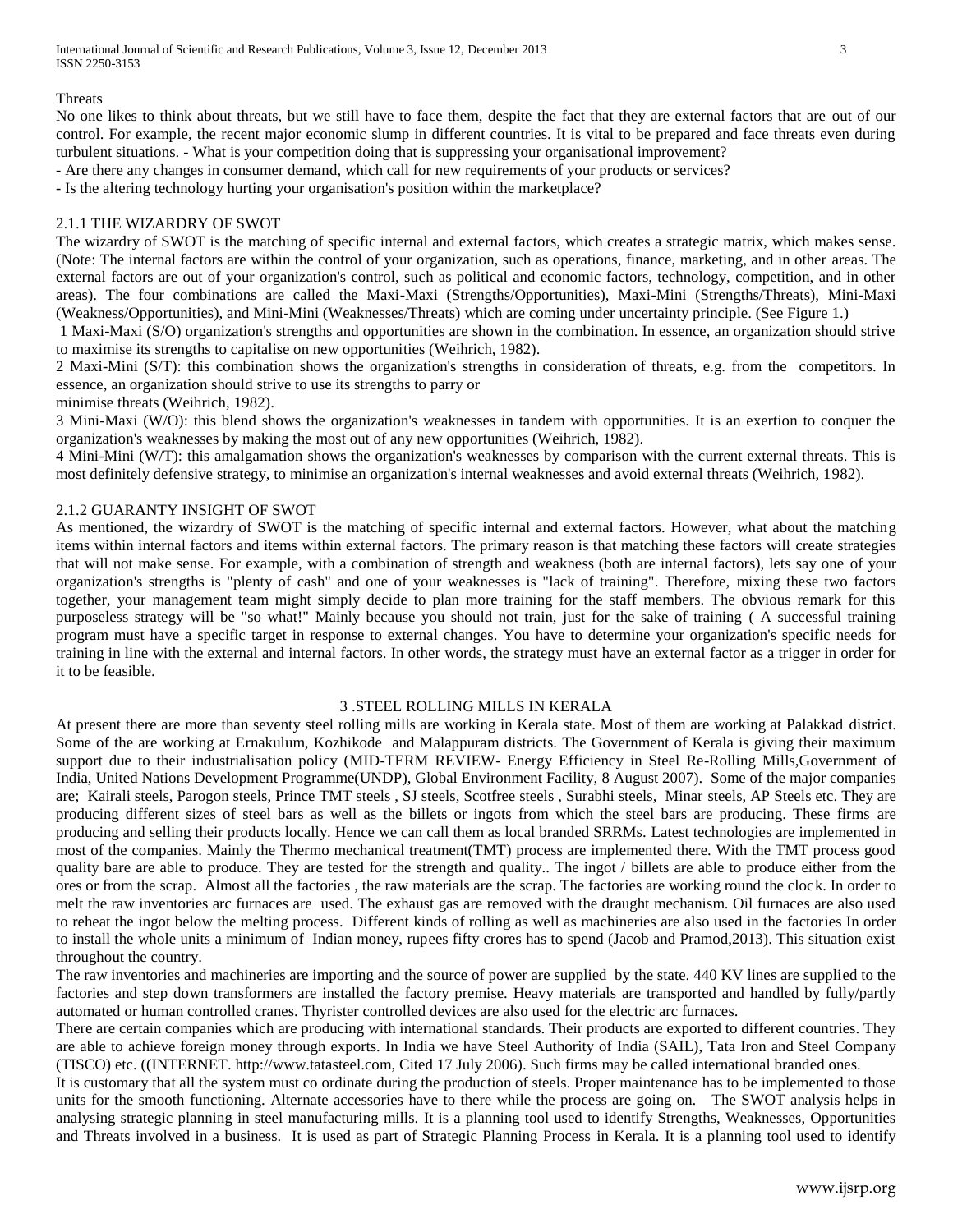Strengths, Weaknesses, Opportunities and Threats involved in a business. It is used as part of Strategic Planning Process (Piercy and Giles, 1989)).

It is a planning tool used to identify Strengths, Weaknesses, Opportunities and Threats involved in a business. It is used as part of Strategic Planning Process. Strategic Planning helps an organisation to answer some basic and critical questions like: Where we stand? What is our goal? How to reach the desired goal? How to evaluate performance?

# 3.1 SIGNIFICANCE OF SRRMS WITH INTERNATIONAL BRANDS AND SWOT.

Following guidelines should be used by implementing a SWOT analysis to devise a set of strategies.

## Strengths

The organisation's strong points have to obtain for this..The steel rolling mills of international brands, distinct advantages that makes the organisation stand out in the crowd has to find out first then the customers choose of the organization over the competition's has to find out. It is found that, for an international brand the quality will be very good. The brand name is also good. The working force as well as quality verification systems may be in top order.

Weaknesses obtain the organisation's weaknesses\ from the point of view from the customers. Although it may be difficult for an organization to acknowledge its weaknesses, it is best to handle the bitter reality without procrastination. - Are there any operations or procedures that can be streamlined? - What and why does your competition operate better than your organization? - Is there any avoidance that your organization should be aware of? - Does your competition have a certain market segment conquered? ( Dealtry, R. 1992, Ashton, 1968)

# Opportunities-:

Under uncertainity principle the major factor is to determine how the organisation can continue to grow within the marketplace. Afterall, opportunities are everywhere, such as changes in technology, government policy, social patterns, and so on.

- -- What does the organisation predict in the future that may depict new opportunities?
- Where and what are the attractive opportunities within the marketplace?
- Are there any new emerging trends within the market?( Dealtry, R. (1992)

## Threats-:

No one likes to think about threats, but we still have to face them, despite the fact that they are external factors that are out of our control. For example, the recent major economic slump in Asia. It is vital to be prepared and face threats even during turbulent situations. - What is your competition doing that is suppressing your organizational development?

- Are there any changes in consumer demand, which call for new requirements of the products or services?

- Is the changing technology hurting your organization's position within the market place. Based on the above factors a table is given below (Table.1) for the steel rolling mills for an international brand as well as a local brand. (Ashton, 1968)

By considering the strong points or the positive aspects of international branded rolling mills, we see, the brand name, strong working force, quality verifying methods, production controls are found to be good. They may have good word wide markets or demand for the public constructions. They have the opportunities for the future expansion and support from the General Agreement for Trade and Tariff (GATT). They will have good net wok in marketing and research facilities. Resource building capacity will be good. But, it is seen that in rural areas, the network may be poor. Its price may be high due to various factures(Shinno, H et al., d Hachiga, S. (2006). Rural area people may be unaware about the product. Another threat is that, now China is having the monopoly and there may be the protectionism in the west. Important points are given in the table 1 given below.

Table 1 shows a nutshell about the strength, weakness opportunities and weakness of an international branded steel bar industries. It is found that they are having a good number of strength and opportunities, while the weakness and the threats are less in number. From the above table it is found that very good quality both in physical and chemical are obtained from the internationally branded companies. In India, Tata iron and steels company (TISCO), Steel Authority of India Ltd(SAIL) are the companies. In China, Great Britain, and USA, number of such companies are working (Dealtry, R. (1992 ),

The information about the strength, weakness, opportunities and threats of international standard show that there are 16 ,14, 5,and 6 points respectively. They are given in percentage wise below.(strength, weakness, opportunities and threats ).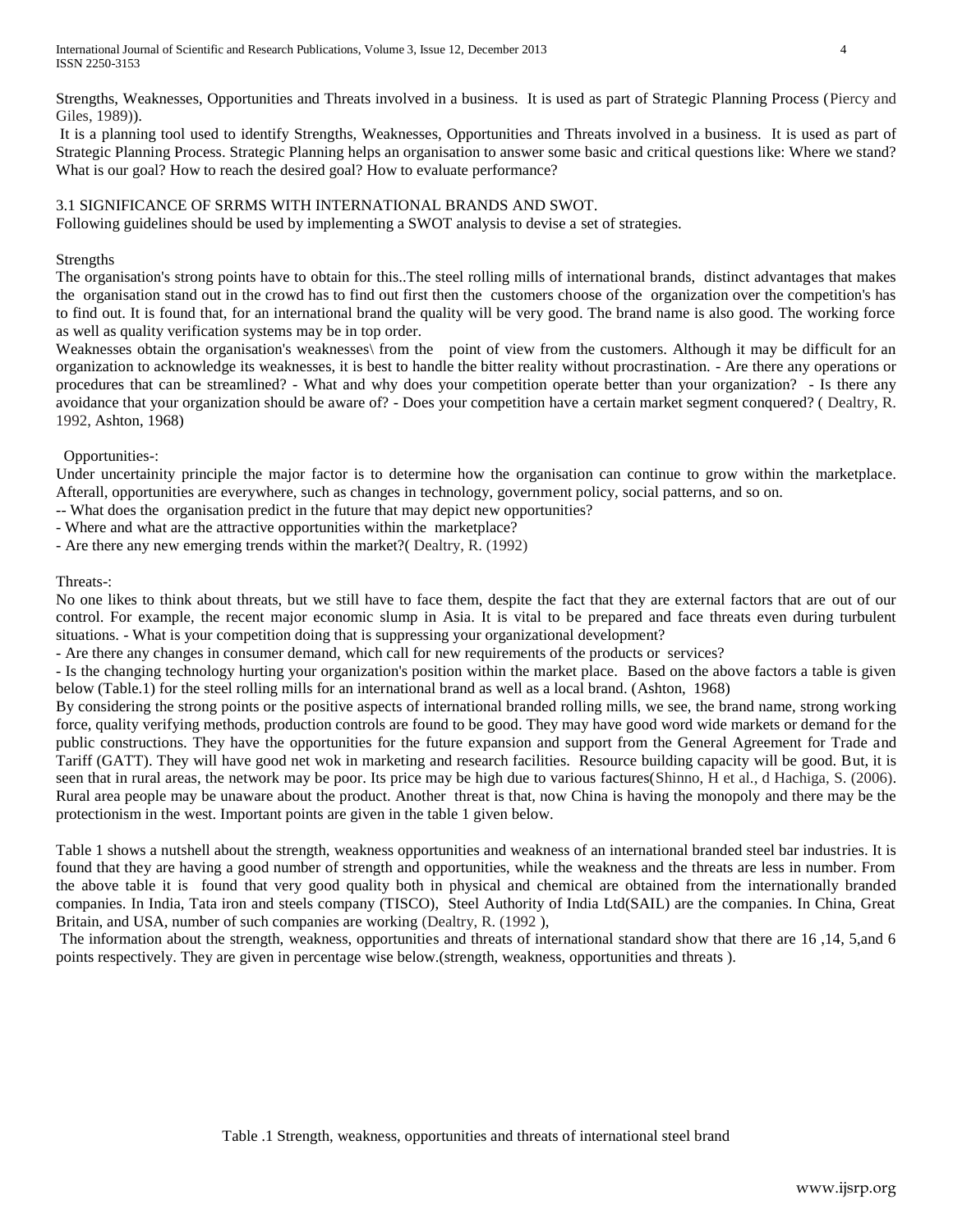| <b>STRENGTH.</b><br>Brand name & good will,<br>1)<br>Good R & D wing,<br>2)<br>Good work force<br>3)<br>Good Lab facility<br>4)<br>Good Malleability & ductility properties<br>5)<br>Good Advertisement & publicity<br>6)<br>Wide range & size<br>7)<br>Customer trust & faith is good<br>8)<br>Good in sales technique &ability to customize<br>9)<br>10) Preparation is from its ores<br>11) Availability of international market<br>12) Receives foreign money through export<br>13) Good in share market<br>14) Mechanical strength is good<br>15) Highly skilled and dynamic human resources<br>16) Scrap availability and ease of scrap transportation | <b>WEAKNESS</b><br>1) Poor network in rural area<br>2 Weak publicity<br>3) High price<br>4) Only for the high income group<br>5) Not possible to meet the world market<br>6) Red tapism, bureaucracy                                                                   |
|--------------------------------------------------------------------------------------------------------------------------------------------------------------------------------------------------------------------------------------------------------------------------------------------------------------------------------------------------------------------------------------------------------------------------------------------------------------------------------------------------------------------------------------------------------------------------------------------------------------------------------------------------------------|------------------------------------------------------------------------------------------------------------------------------------------------------------------------------------------------------------------------------------------------------------------------|
| <b>OPPORTUNITIES</b><br>1) Good internal market<br>2) High demand in Public sectors<br>3) Expansion facility<br>4) Flexibility in future expansion<br>5) Good distribution network<br>6) General Agreement of trade on Services<br>7) Research & Development capability<br>8) Generate intellectual property<br>9) Resource Building capacity<br>10) Competition-cost – Quality service<br>11) Collaboration : win-win thinking                                                                                                                                                                                                                              | <b>THREATS</b><br>1) Global competition<br>2) Availability of raw materials<br>3) Availability of raw material<br>4) Internal market<br>5) Unawareness to local people<br>6) China becoming net exporter<br>7) Protectionism in the West<br>8) Dumping by competitors. |

Τ

## 3.2 SWOT ANALYSIS FOR INTERNATIONAL BRANDS RATINGS

The importances are obtained from the survey and expert's opinion, the following percentage is obtained. Then graphs are plotted. Comparison graph is also prepared to identify the importance of each item and graphs are given below( Figure 1,2 3,4).

# **A) Strength**

|           | Brand name & good will, -                           | 4%  |
|-----------|-----------------------------------------------------|-----|
|           | Good R & D wing,                                    | 11% |
|           | Good work force                                     | 10% |
|           | Good Lab facility                                   | 8%  |
|           | Good Malleability & ductility properties -          | 6%  |
|           | Good Advertisement & publicity -                    | 3%  |
|           | Wide range & size                                   | 2%  |
|           | Customer trust $&$ faith is good                    | 10% |
|           | Good in sales technique & ability to customize      | 4%  |
|           | Preparation is from its ores –                      | 6%  |
| $\bullet$ | Availability of international market-               | 2%  |
| $\bullet$ | Receives foreign money through export -             | 5%  |
|           | Good in share market -                              | 6%  |
| ٠         | Mechanical strength is good-                        | 4%  |
|           | Highly skilled and dynamic human resources -        | 10% |
|           | Scrap availability and ease of scrap transportation | 5%  |
|           | Other points -                                      | 4%  |
|           |                                                     |     |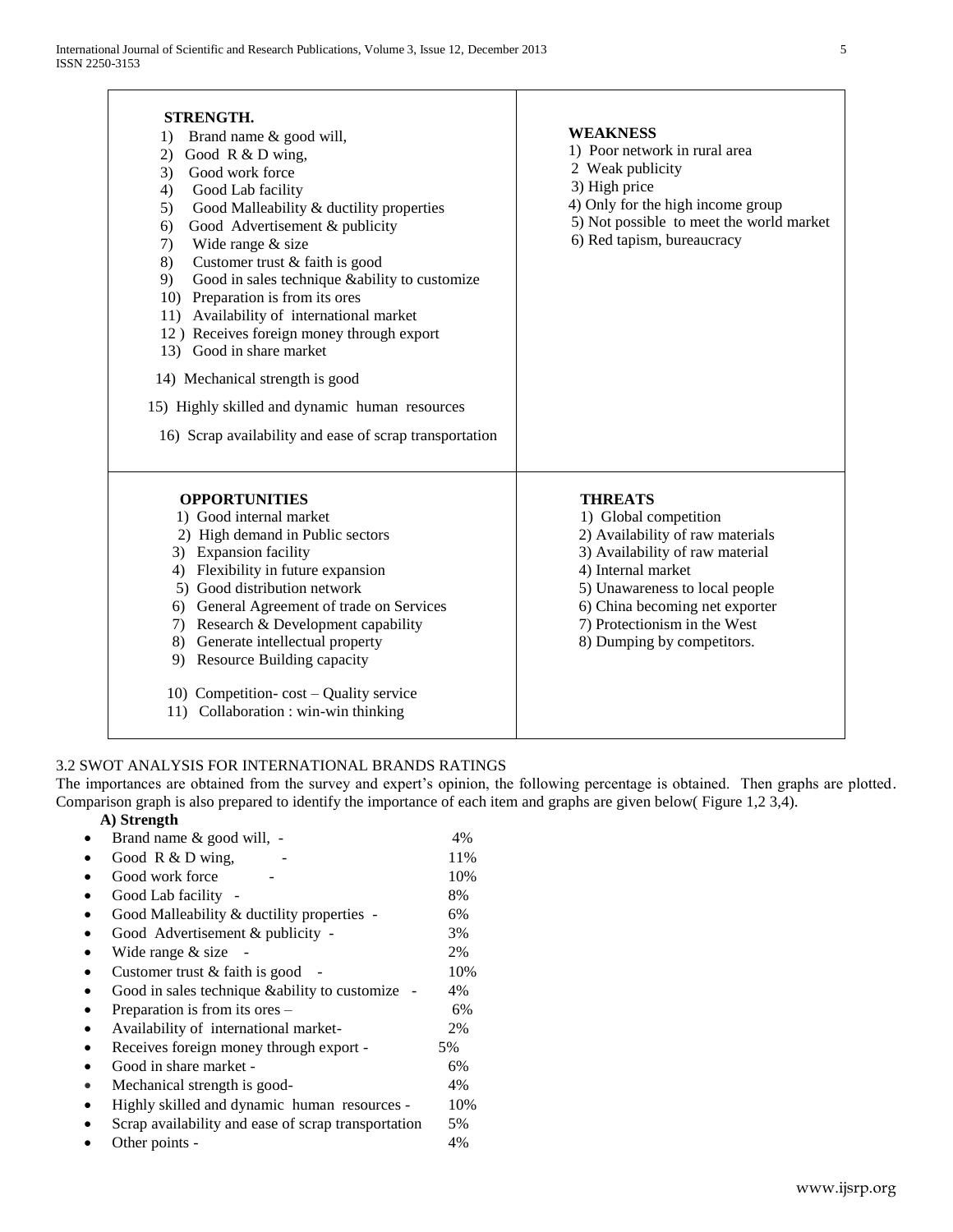# **B) Weakness**

| $\bullet$ | Poor network in rural area              | 24% |
|-----------|-----------------------------------------|-----|
|           | Weak publicity $-$                      | 18% |
| ٠         | High price                              | 17% |
| $\bullet$ | Only for the high income group -        | 13% |
| $\bullet$ | Not possible to meet the world market - | 11% |
|           | Red tapism, bureaucracy -               | 08% |
|           | Other points -                          | 09% |
|           | C) Opportunities                        |     |
|           | Good internal market -                  | 5%  |
| $\bullet$ | High demand in Public sectors -         | 12% |
| $\bullet$ | Expansion facility -                    | 9%  |
|           | Flexibility in future expansion         | 9%  |
| $\bullet$ | Good distribution network -             | 3%  |
| $\bullet$ | General Agreement of trade on Services  | 6%  |
|           | Research & Development capability       | 14% |
| ٠         | Generate intellectual property-         | 8%  |
|           | Resource Building capacity              | 7%  |
|           | Competition-cost – Quality service      | 5%  |
| $\bullet$ | Collaboration : win-win thinking -      | 7%  |
|           | Other points-                           | 12% |
|           | D) Threats                              |     |
|           | Global competition                      | 23% |
|           | Availability of raw materials -         | 7%  |
| $\bullet$ | Availability of raw material -          | 6%  |
| $\bullet$ | Internal market -                       | 18% |
| ٠         | Unawareness to local people-            | 8%  |
| $\bullet$ | China becoming net exporter             | 5%  |
|           | Protectionism in the West -             | 7%  |
|           | Dumping by competitors. -               | 9%  |
|           | Other points -                          | 17% |

| Sl.no             | strength       | $\frac{6}{6}$ | weakness         | $\frac{6}{6}$  | opportunities    | $\frac{6}{6}$  | <b>Threats</b> | $\frac{0}{0}$  |
|-------------------|----------------|---------------|------------------|----------------|------------------|----------------|----------------|----------------|
| 1<br>$\mathbf{I}$ | $\overline{4}$ | 1             | 24               | 6              | 5                | 1.25           | 23             | 5.75           |
| 2                 | 11             | 2.75          | 18               | 4.5            | 12               | 3              | 7              | 1.75           |
| 3                 | 10             | 2.5           | 17               | 4.25           | 9                | 2.25           | 6              | 1.5            |
| $\overline{4}$    | 8              | 2             | 13               | 3.25           | 12               | 3              | 18             | 4.5            |
| 5                 | 6              | 1.5           | 11               | 2.75           | 3                | 0.75           | 8              | 2              |
| 6                 | 3              | 0.75          | 8                | $\overline{2}$ | 6                | 1.5            | 5              | 1.25           |
| 7                 | 2              | 0.5           | 9                | 2.25           | 14               | 3.5            | 7              | 1.75           |
| 8                 | 10             | 2.5           | $\Omega$         | $\theta$       | 8                | $\overline{2}$ | 9              | 2.25           |
| 9                 | $\overline{4}$ | 1             | $\Omega$         | $\theta$       | 7                | 1.75           | 17             | 4.25           |
| 10                | 6              | 1.5           | $\Omega$         | $\theta$       | 5                | 1.25           | $\theta$       | $\overline{0}$ |
| 11                | 2              | 0.5           | $\Omega$         | $\theta$       | 7                | 1.75           | $\Omega$       | $\Omega$       |
| 12                | 5              | 1.25          | $\Omega$         | $\theta$       | 12               | 3              | $\Omega$       | $\overline{0}$ |
| 13                | 6              | 1.5           | $\boldsymbol{0}$ | $\overline{0}$ | $\boldsymbol{0}$ | $\mathbf{0}$   | $\overline{0}$ | $\mathbf{0}$   |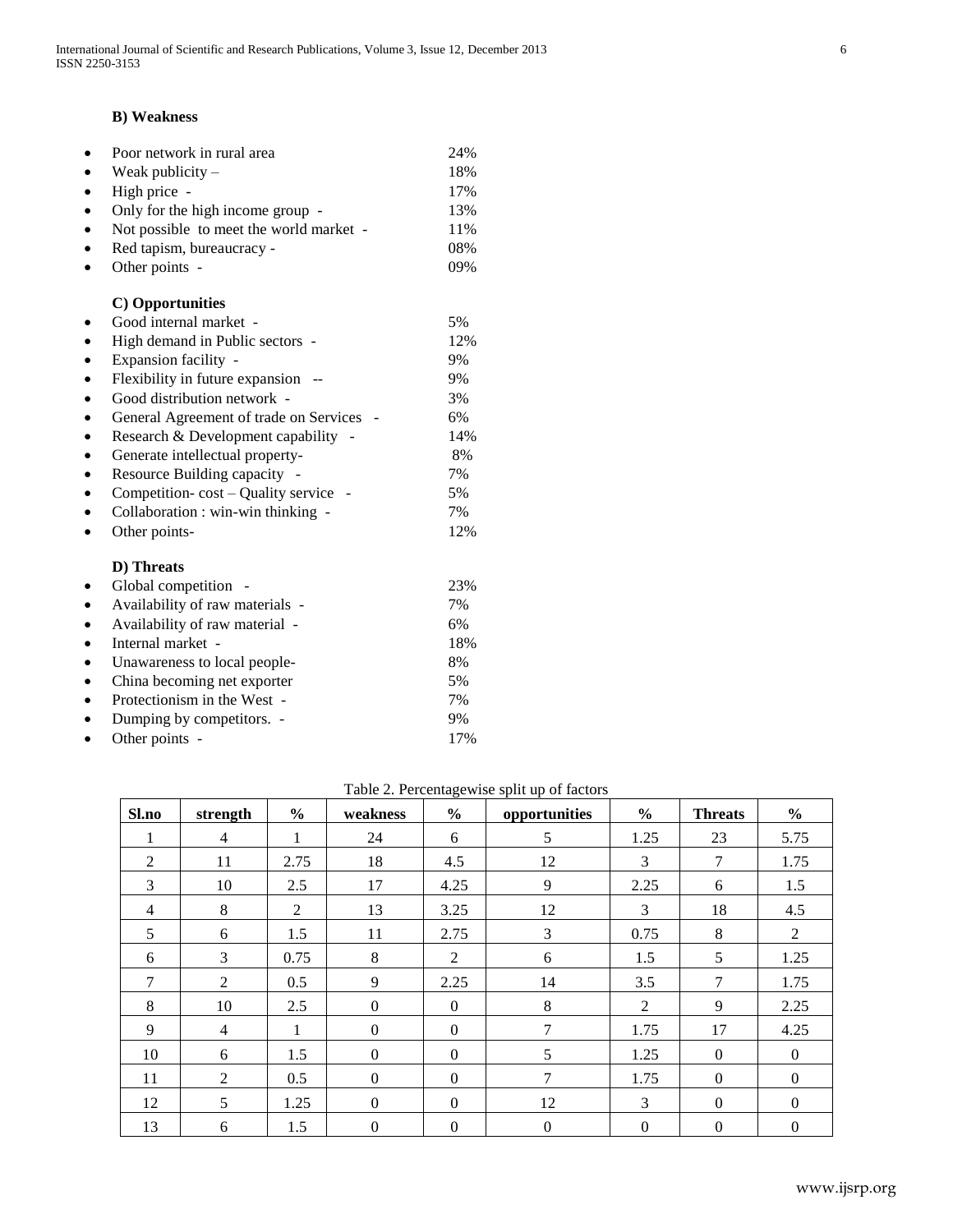International Journal of Scientific and Research Publications, Volume 3, Issue 12, December 2013 7 ISSN 2250-3153

| 14                |     |                         |     |    |     |    |     |  |
|-------------------|-----|-------------------------|-----|----|-----|----|-----|--|
| $\epsilon$<br>⊥ J | 10  | $\gamma$<br>$\angle$ .J |     |    |     |    |     |  |
| 16                |     | 1.25                    |     |    |     |    |     |  |
| $\overline{ }$    |     |                         |     |    |     |    |     |  |
| Total             | 100 | 25                      | 100 | 25 | 100 | 25 | 100 |  |



Figure 1 Relationship of Strength in SWOT



Figure 2.Relationship of weakness in SWOT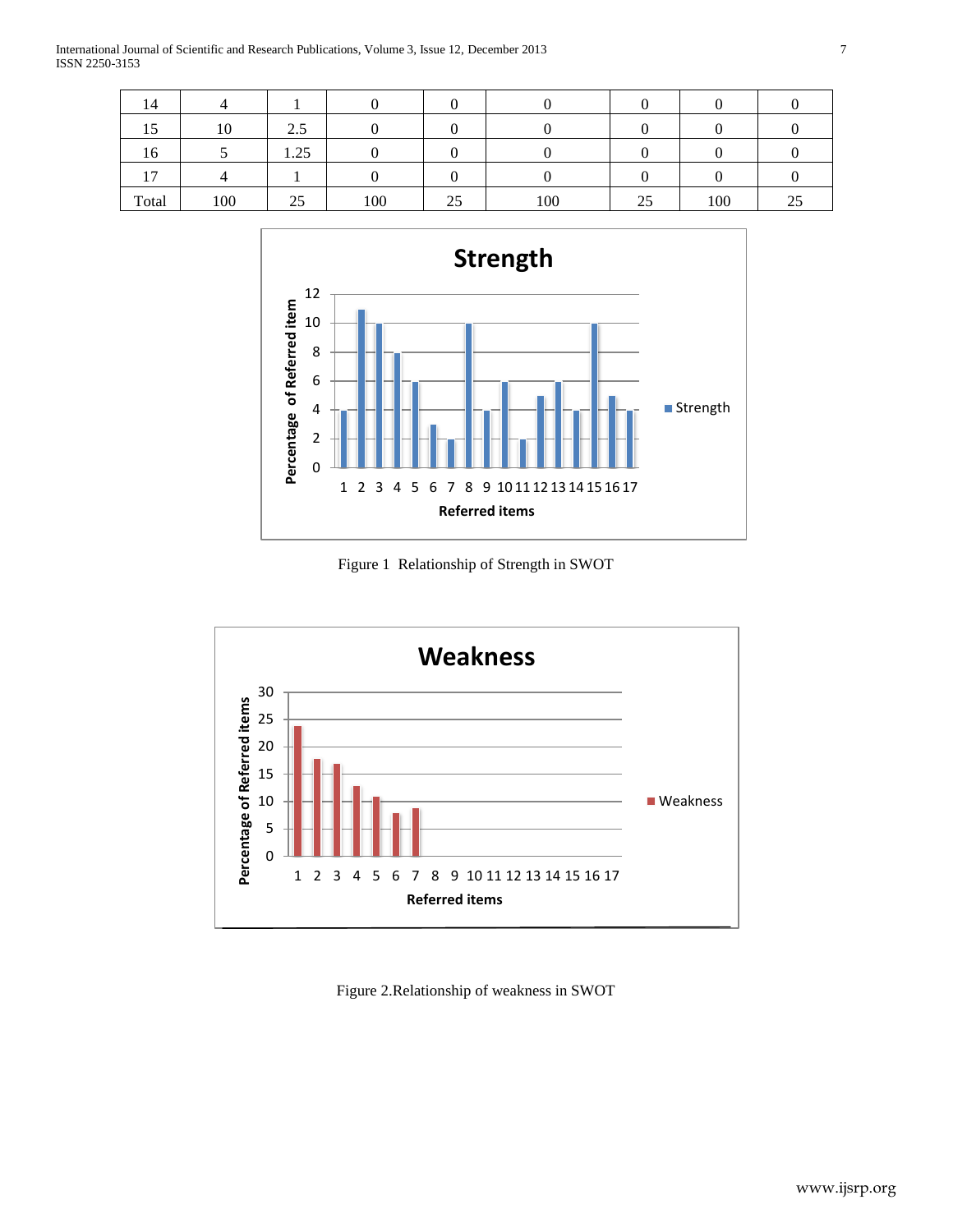

Figure 3 Relationship of opportunities in SWOT



Figure 4 Relationship of Threats in SWOT

# 5. SWOT ANALYSIS FOR LOCAL BRANDED STEEL BARS RATINGS

It is found that lot of local branded SRRMs are coming up now. The central government as well as state government industry departments are giving more benefits to the entrepreneurs to stat new ventures for the progress of the nation.In order to start more monitory as well as taxation benefits are giving. This may create more employment chances and even export chances are also getting now. In the field of SRRMs there are more than 1600 units are working at present in local and national level which are not up to international level.

Availability of power and raw material with skilled persons are the lacuna found in the local industries. Even though there are enough labours available, in SRRMs the temperature effects due to high heating and melting process people are reluctant to work in such industries. Another important negative impact is lack of chemical and labs for the material testing . Availability of cheap labour and facilities for the expansion is good. Hence cost of production may be less in TMT products.

Since number of steel industries are coming up the local competition is a threat to this field. Many industries are using the raw materials as scrap steels. When it melts in induction furnaces the product qualities may reduce. In order to compensate this addictives and other ingredients have to be added while it is melting after the lab verifications of the components of the molten mild steel (MS). The MS rods malleability, ductility, resistance to corrosions are very important. These properties can only be achieved by the lab testing only.

Transportation of the finished and raw material are another problem faced by the local industries. There may be a shortage of infra structure to the local industries. Research and development wings performance may also be poor.

A table and percentage wise analysis are given below in Table3.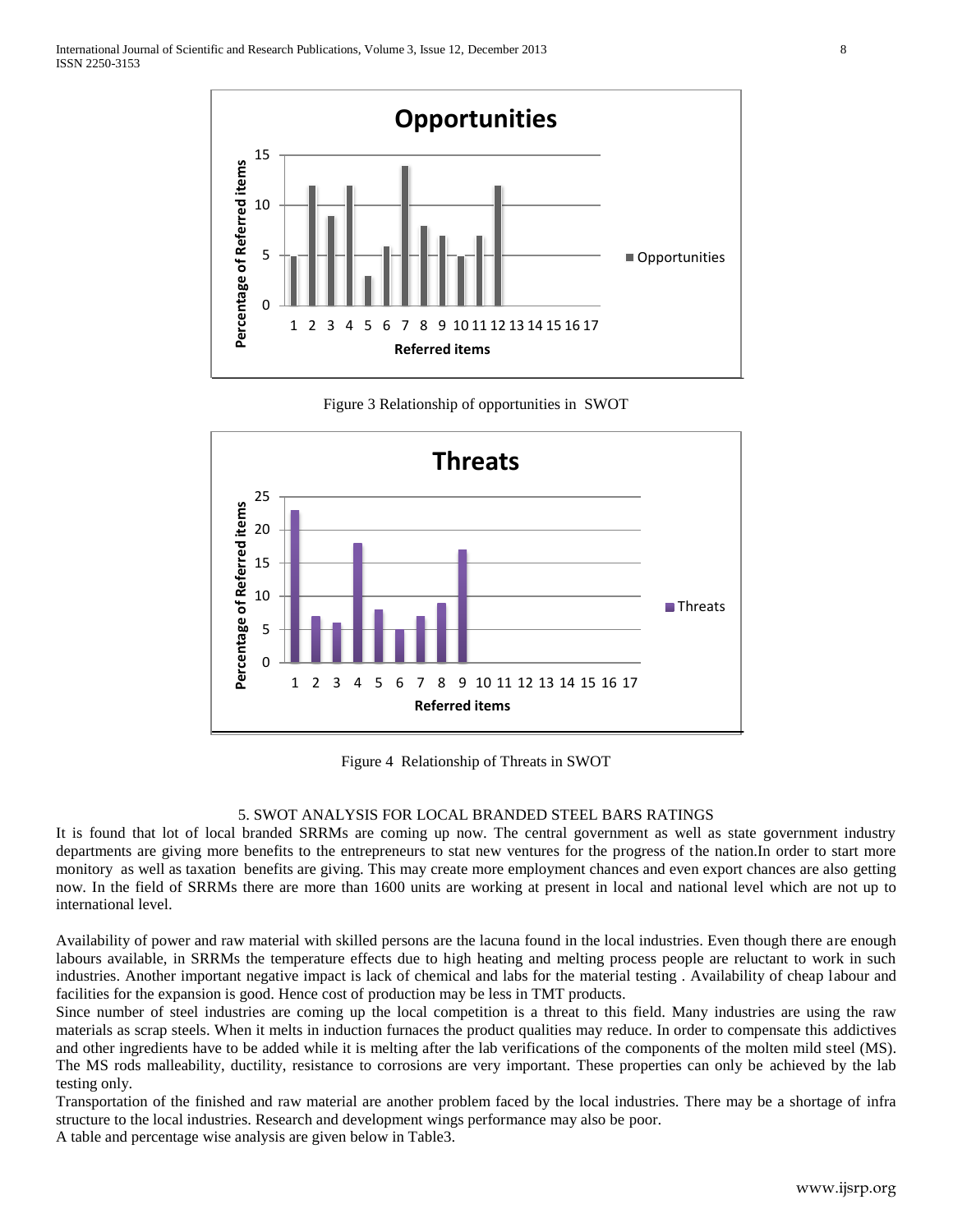Table .3 Strength, weakness, opportunities and threats of national steel brand

| <b>WEAKNES</b>                                                                                                                                                                                                                                                                                                                                                                                                                                                                                                                       |  |  |  |
|--------------------------------------------------------------------------------------------------------------------------------------------------------------------------------------------------------------------------------------------------------------------------------------------------------------------------------------------------------------------------------------------------------------------------------------------------------------------------------------------------------------------------------------|--|--|--|
| Poor Brand name & good will,<br>1)<br>2) Poor R & D wing is good,<br>3) Poor work force<br>4) Poor Lab facility<br>Poor malleability &ductility<br>5)<br>Advertisement & publicity is poor<br>6)<br>Poor range & size<br>7)<br>Poor in customer trust & faith<br>8)<br>9) Poor sales technique and ability to<br>customize<br>10) Preparation is from its scrap only<br>11) No international market<br>12) Receives less foreign money through<br>export<br>13) Poor in share market<br>14) Poor mechanical and physical<br>strength |  |  |  |
| <b>THREATS</b><br>1) Local competition<br>2) Availability of raw materials<br>3) Availability of power<br>4) Poor response<br>5) Unawareness to local people<br>6) Poor lab facility                                                                                                                                                                                                                                                                                                                                                 |  |  |  |
|                                                                                                                                                                                                                                                                                                                                                                                                                                                                                                                                      |  |  |  |

Percentagewise analysis of the above points are given below

# **A) Strength**

| Cheap -                            | 12% |
|------------------------------------|-----|
| Scope for entry of private firms   | 16% |
| Much demand in local               | 11% |
| Low price                          | 14% |
| Easily available -                 | 6%  |
| Cheap labour -                     | 9%  |
| Good encouragement from government | 7%  |
| Lower tax rates                    | 6%  |
| Cheap land -                       | 8%  |
| Flexibility for expansion -        | 6%  |
| Other points                       | 5%  |
|                                    |     |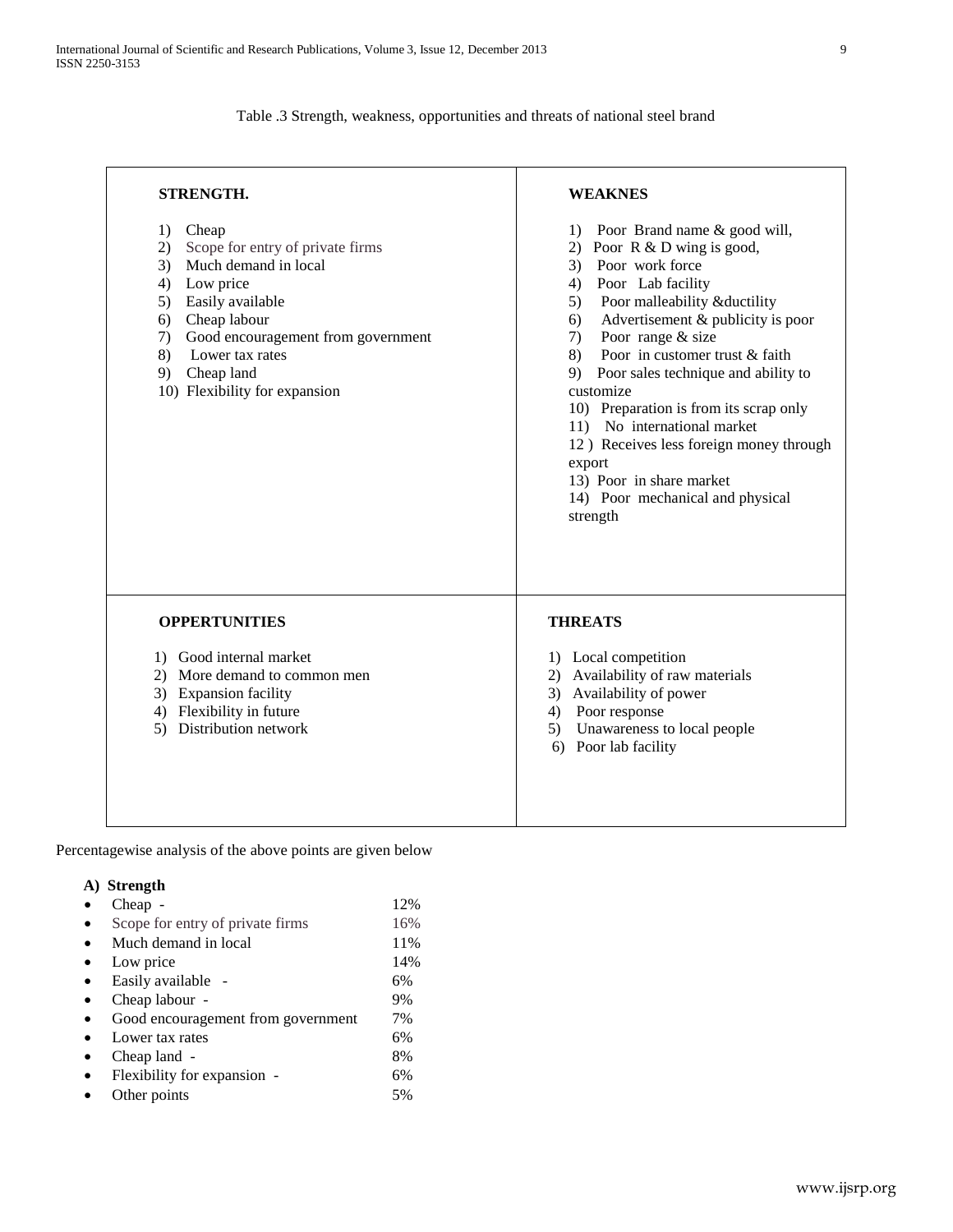## **B) Weakness**

| Poor Brand name & good will,                     | 6%  |
|--------------------------------------------------|-----|
| Poor $R & D$ wing is good,                       | 9%  |
| Poor work force                                  | 11% |
| Poor Lab facility                                | 10% |
| Poor malleability & ductility                    | 7%  |
| Advertisement & publicity is poor                | 5%  |
| Poor range & size                                | 3%  |
| Poor in customer trust & faith                   | 4%  |
| Poor sales technique and ability to customize 8% |     |
| Preparation is from its scrap only               | 13% |
| No international market                          | 5%  |
| Receives less foreign money through export 4%    |     |
| Poor in share market                             | 8%  |
| Poor mechanical and physical strength            | 3%  |
| other points                                     | 4%  |
| <b>Opportunities</b><br>C)                       |     |
| Good internal market                             | 16% |

|           | OOOG mich mar market      | .   |
|-----------|---------------------------|-----|
| $\bullet$ | More demand to common men | 18% |
| $\bullet$ | <b>Expansion facility</b> | 12% |
|           | • Flexibility in future   | 15% |
| $\bullet$ | Distribution network      | 17% |
| $\bullet$ | Other points              | 22% |
|           |                           |     |

# **D) Threats**

| Local competition               | 23% |
|---------------------------------|-----|
| Availability of raw materials   | 17% |
| Availability of power           | 16% |
| Poor response                   | 8%  |
| Unawareness to local people     | 8%  |
| Poor lab facility               | 5%  |
| Availability of skilled persons | 7%  |
| Others                          | 16% |
|                                 |     |

# Table 4. Percentagewise split up of factors

| sl.no          | Strength         | $\%$             | weakness       | $\%$ | opportunities    | $\%$             | Threats        | $\%$           |
|----------------|------------------|------------------|----------------|------|------------------|------------------|----------------|----------------|
|                | 12               | 3                | 6              | 1.5  | 16               | $\overline{4}$   | 23             | 5.75           |
| 2              | 16               | $\overline{4}$   | 9              | 2.25 | 18               | 4.5              | 17             | 4.25           |
| 3              | 11               | 2.75             | 11             | 2.75 | 12               | 3                | 16             | $\overline{4}$ |
| $\overline{4}$ | 14               | 3.5              | 10             | 2.5  | 15               | 3.75             | 8              | $\overline{2}$ |
| 5              | 6                | 1.5              | $\overline{7}$ | 1.75 | 17               | 4.25             | 8              | 2              |
| 6              | 9                | 2.25             | 5              | 1.25 | 22               | 5.5              | 5              | 1.25           |
| $\overline{7}$ | $\tau$           | 1.75             | 3              | 0.75 | $\mathbf{0}$     | $\boldsymbol{0}$ | $\tau$         | 1.75           |
| 8              | 6                | 1.5              | $\overline{4}$ | 1    | $\overline{0}$   | $\boldsymbol{0}$ | 16             | $\overline{4}$ |
| 9              | 8                | 2                | 8              | 2    | $\boldsymbol{0}$ | $\boldsymbol{0}$ |                |                |
| 10             | 6                | 1.5              | 13             | 3.25 | $\theta$         | $\overline{0}$   | $\Omega$       | $\Omega$       |
| 11             | 5                | 1.25             | 5              | 1.25 | $\overline{0}$   | $\overline{0}$   | $\overline{0}$ | $\theta$       |
| 12             | $\boldsymbol{0}$ | $\overline{0}$   | $\overline{4}$ | 1    | $\overline{0}$   | $\boldsymbol{0}$ | $\mathbf{0}$   | $\Omega$       |
| 13             | $\boldsymbol{0}$ | $\boldsymbol{0}$ | 8              | 2    | $\mathbf{0}$     | $\boldsymbol{0}$ | $\theta$       | $\Omega$       |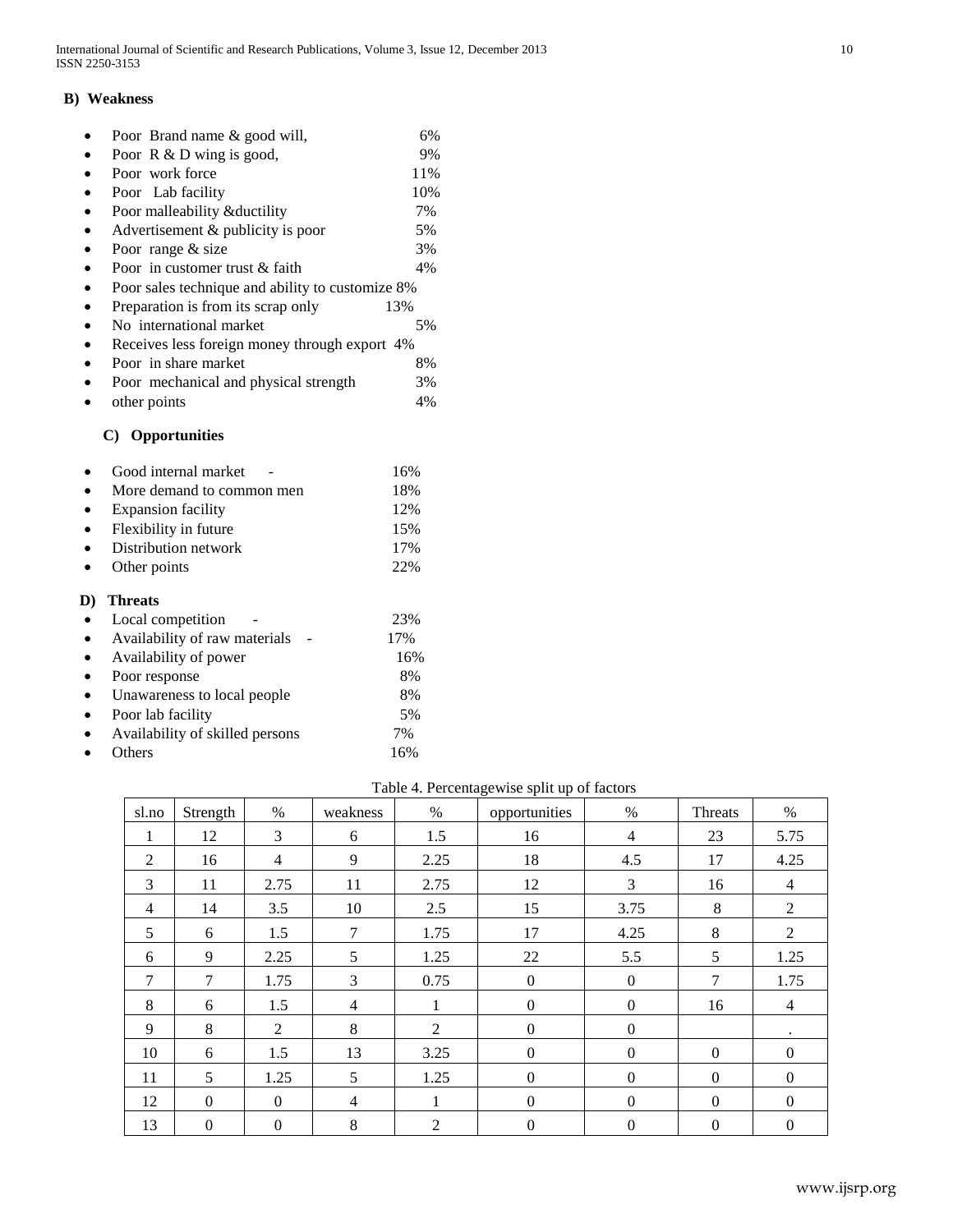.

| 14             |     |    |     | 0.75 |     |    |     |   |
|----------------|-----|----|-----|------|-----|----|-----|---|
| 15             |     |    |     |      |     |    |     |   |
| 16             |     |    |     |      |     |    |     |   |
| 1 <sub>7</sub> |     |    |     |      |     |    |     |   |
| Total          | 100 | 25 | 100 | 25   | 100 | 25 | 100 | ت |

From the above tables (Table 1 and 2), it is found that the strength or weakness or opportunity or the threats in both the brands are showing certain important criteria in that field. Taking the case of branded steel bar, they are having a good- will in the market. Their market share value is found to be good. The scrap materials or the other raw materials or even the machine's parts are easily available in the world markets. At present the shipment through the containers are very easy. The raw or scrap materials are transported in very large quantities through the shipment in containers. The availability of them is another factor, which are getting from different countries such as Africans countries or the western countries.Tthe branded company has enough infra structure and investments. They are able to invest money for the lab facilities and equipments for the quality checkups. The inter national brands TMT bar's strength and the physical properties may be very good since they are able to get good expertise or dynamic and highly skilled work force or good R&D wings(Menon, A. et al. 1999), .

When we consider the local branded TMT bars, the above criteria may be poor. Their strength will be not up to the international standard. They cannot invest a huge amount in the company. There the production cost will be cheap. The scope for entry of private firms are there. They will attain the demand in local markets. Low price is another factor. The products are easily available in the local markets.(Collis, David J. and Cynthia A, 1995). Cheap labour is another positive aspects. They get good encouragement from government and the tax rates will be less. Cheap labour and the land facilities or the flexibility for the opportunities are considering, we see that all the factors may be positive in nature. Their negative aspects of threats and weakness are arising due to the unavoidable circumstances. Take the case of price or the opinion about the product in the local level or the publicity in the local level will be very poor. (Pramod V.R et al 2006)

The SWOT analysis indicates a clear picture about how the TMT bars are obtaining the market in the international, national and local level. The factors are found to be genuine. But human observation and their usage or consumption in the construction fields are important. When someone takes a decision, that decisions must not harm or create an alarming situation. Constructing a building or an infra structure, it must withstand a minimum period. If any failure occurs that reflects the quality of the reinforcements. The society always needs a product with good quality and with a reasonable price from the nearby markets( Kotler philip,2010)

Table 1 and Table 3 give the compartment division of the factors of SWOT available from the discussion and opinion if the expertise. Its percentage is also obtained from the questioners collected. Then each point is again analysed with respect to the overall percentage and a comparison is done in the bar charts(Figure 1-4) and graphs in Figure( 5-16). These figures give a clear understanding about the grading of each factors in SWOT analysis. Further study can also be done by the ABC analysis which gives the importance of major and minor factors. These factor points can also analysed mathematically by the Interpretive structure modelling(ISM) analysis



Figure 5. Relationship of Strength in SWOT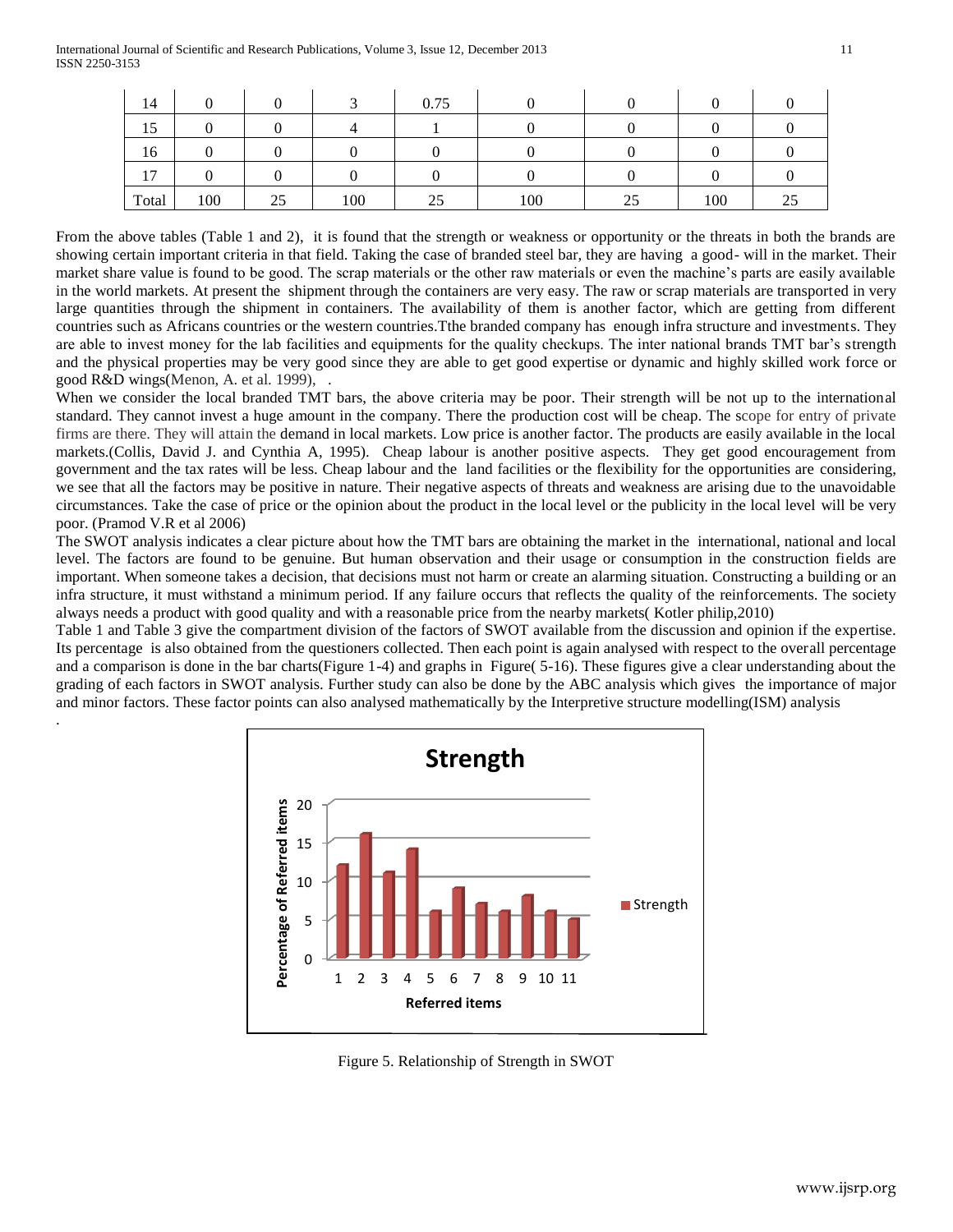



Figure 7.. Relationship of Opportunities in SWOT



Figure 8.. Relationship of Threats in SWOT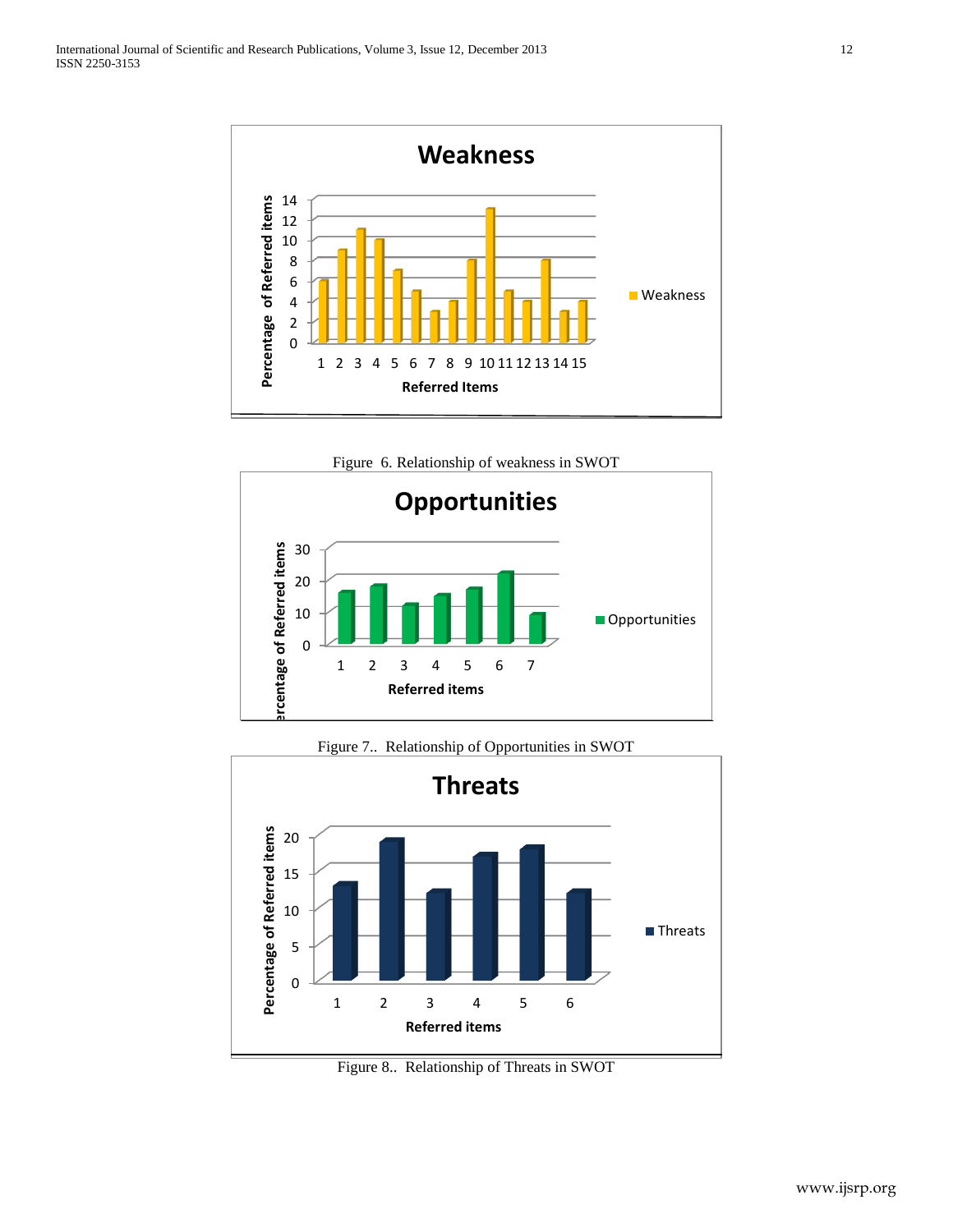

Figure 9. Relationship between Strength V/S its overall % in SWOT



Figure 10. Relationship between Weakness V/S its overall % in SWOT







Figure 12. Relationship between Threats V/S its overall % in SWOT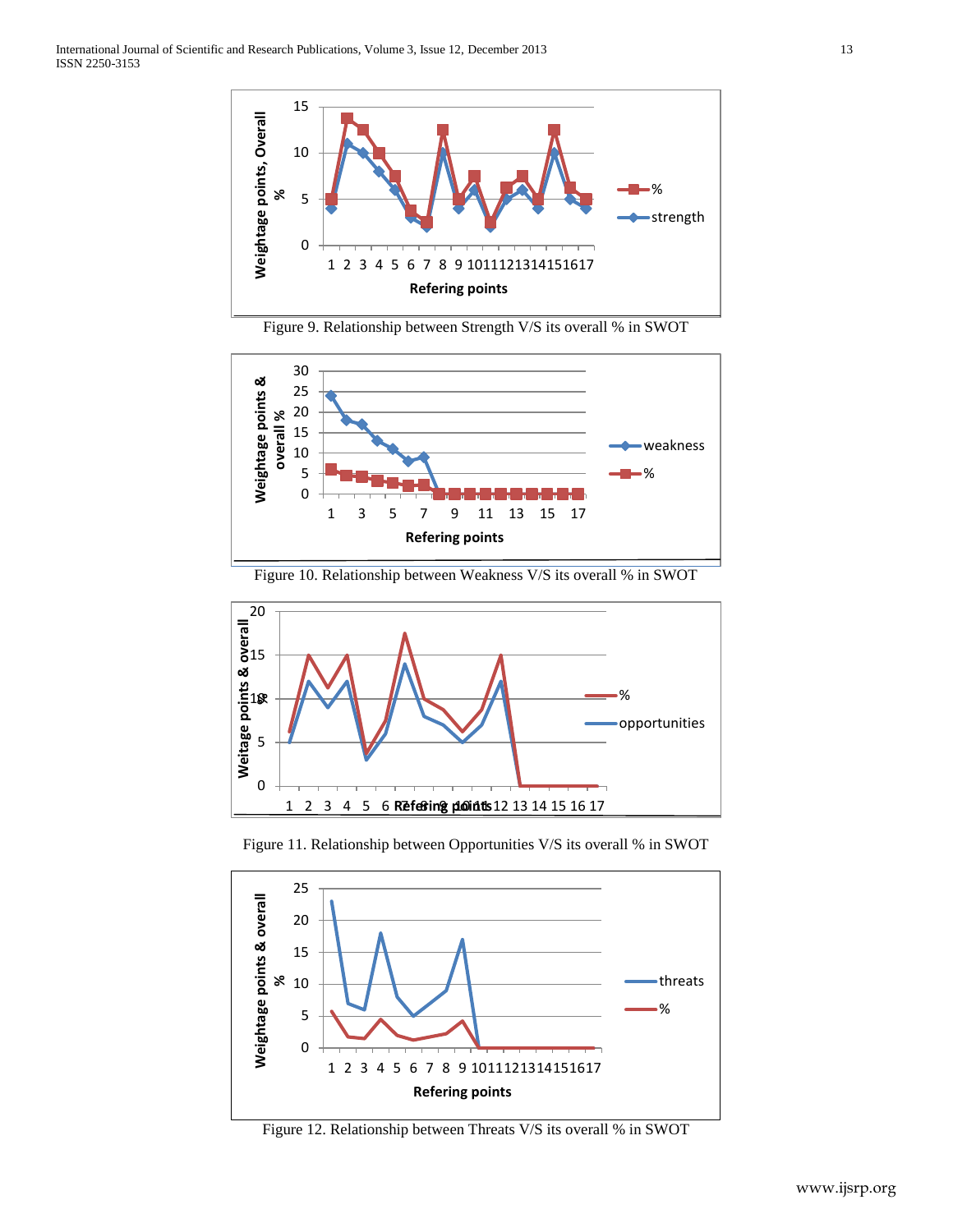

Figure 13. Relationship of Strength in International(1) and national(2) brands



Figure 14. Relationship of Weakness in International(1) and national(2) brands.



Figure 15. Relationship of Weakness in International(1) and national(2) brands



Figure 16. Relation ship of Threats in International(1) and national(2) brands